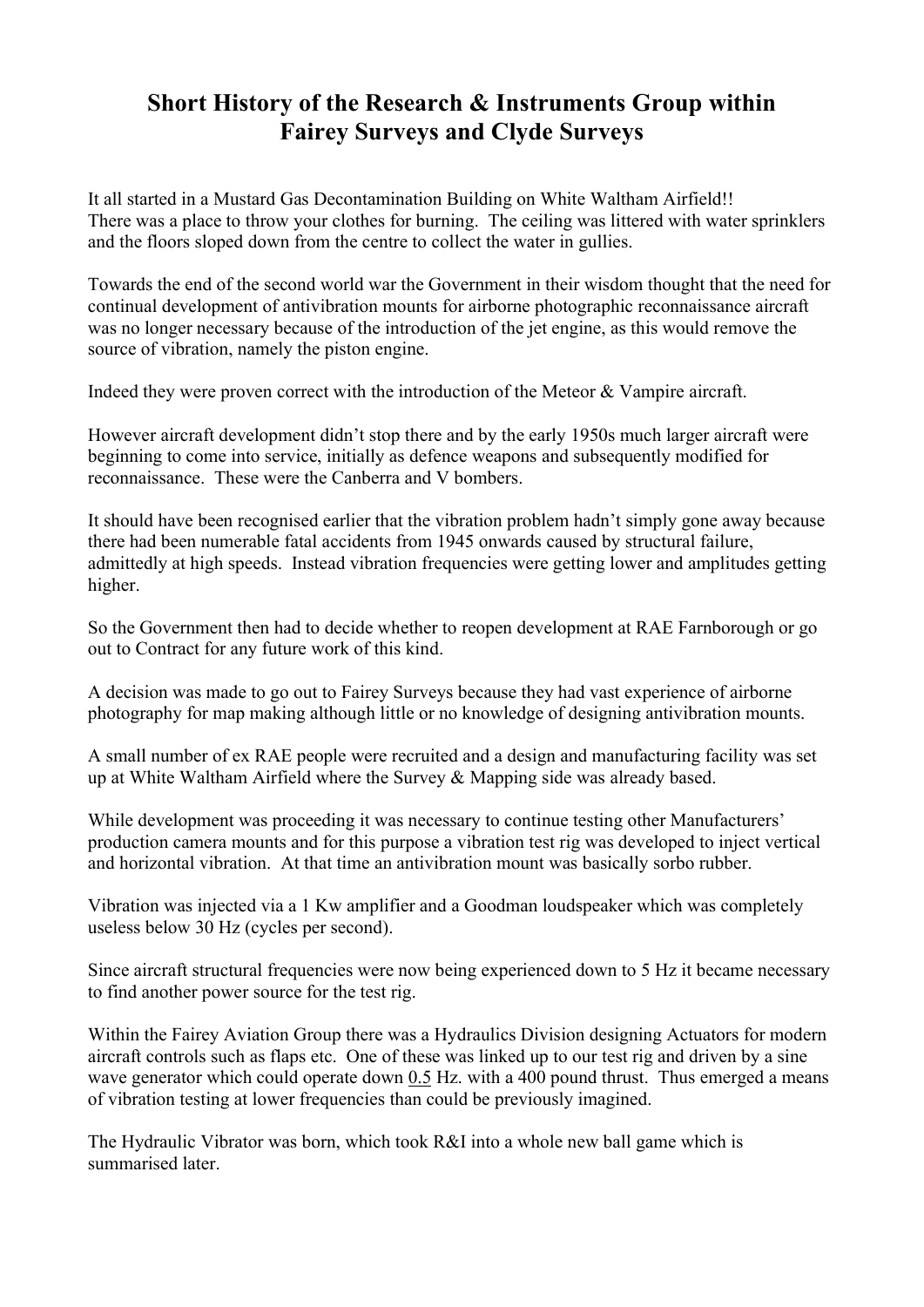Back to the new range of antivibration mounts.

Firstly the Aeroplane & Armament Experimental Establishment (A&AEE) at Boscombe Down established for each new reconnaissance aircraft the vibration frequencies and amplitudes present at the proposed camera position, using accelerometers.

R&I then designed the mounting system, based on a light alloy frame with 4 isolators supporting the camera. The isolators themselves consisted of a cupola supporting a spring whose natural frequency could be controlled precisely. The spring was immersed in a damping fluid which controlled the amount of movement. The position of the camera within the mount was critical because if its centre of gravity didn't fall precisely in line with the plane of resilience of the mount angular vibration would be induced and as every air photographer knows angular displacement is the death of decent photography.

The aircraft which had mountings designed by R&I were Victor, Valiant, Vulcan, PR9, Marathon, Islander, and a Helicopter for Antarctic Survey. The Victor and PR9 were the largest installations with horizon to horizon systems. All of the work was Classified at the time and subject to the Official Secrets Act. Many of us never saw any actual operational imagery during our work with MOD.

Now that time has moved on all of the work that was done is now declassified. There are several interesting examples.

## RAF Wildenrath and the Marathon Aircraft

If during the Cold War any military personnel (Army, Navy or RAF) needed to travel to West Berlin they were required to go to Wildenrath where they would be transported by a Marathon taxi aircraft down the Air Corridor. In the early 60s we were asked to design a mount for two special versions of the aircraft that would provide a horizon to horizon view. This was still in use in the late 80s and early 90s. Nowadays one of the 60 Squadron Marathon aircraft now appears at the Imperial War Museum (IWM) Duxford Airshows telling the story.

Going back to the secrecy which was paramount, sometimes it worked against the RAF's own departments.

All the imagery produced by the aircraft went to the British Military Base at Rheindahlen, which was Allied Headquarters Germany just down the road from Wildenrath. Here it was processed and interpreted using high speed processors which R&I manufactured and maintained at one time. If we wanted to go to the loo there, we were escorted!

We had a call from MOD in the 80s asking us to go to Rheindahlen because the system was "rubbish". We went out with MOD & Boscombe Down and laid out on the viewing table was an admittedly rubbish oblique photo of the house belonging to the Air Officer Commander-in-Chief (AOC-in-C) Germany, clearly out of focus and with vibration present.

A Wing Commander appeared on the other side of the bench and basically said to MOD "go away and buy us some decent American gear"!

Boscombe guessed correctly what the problem was. To prove it, he had the aircraft positioned on the tarmac so that the camera could see a church spire about a mile away. He then had the tarmac marked so that the aircraft position could be repeated. Different thickness shims were then inserted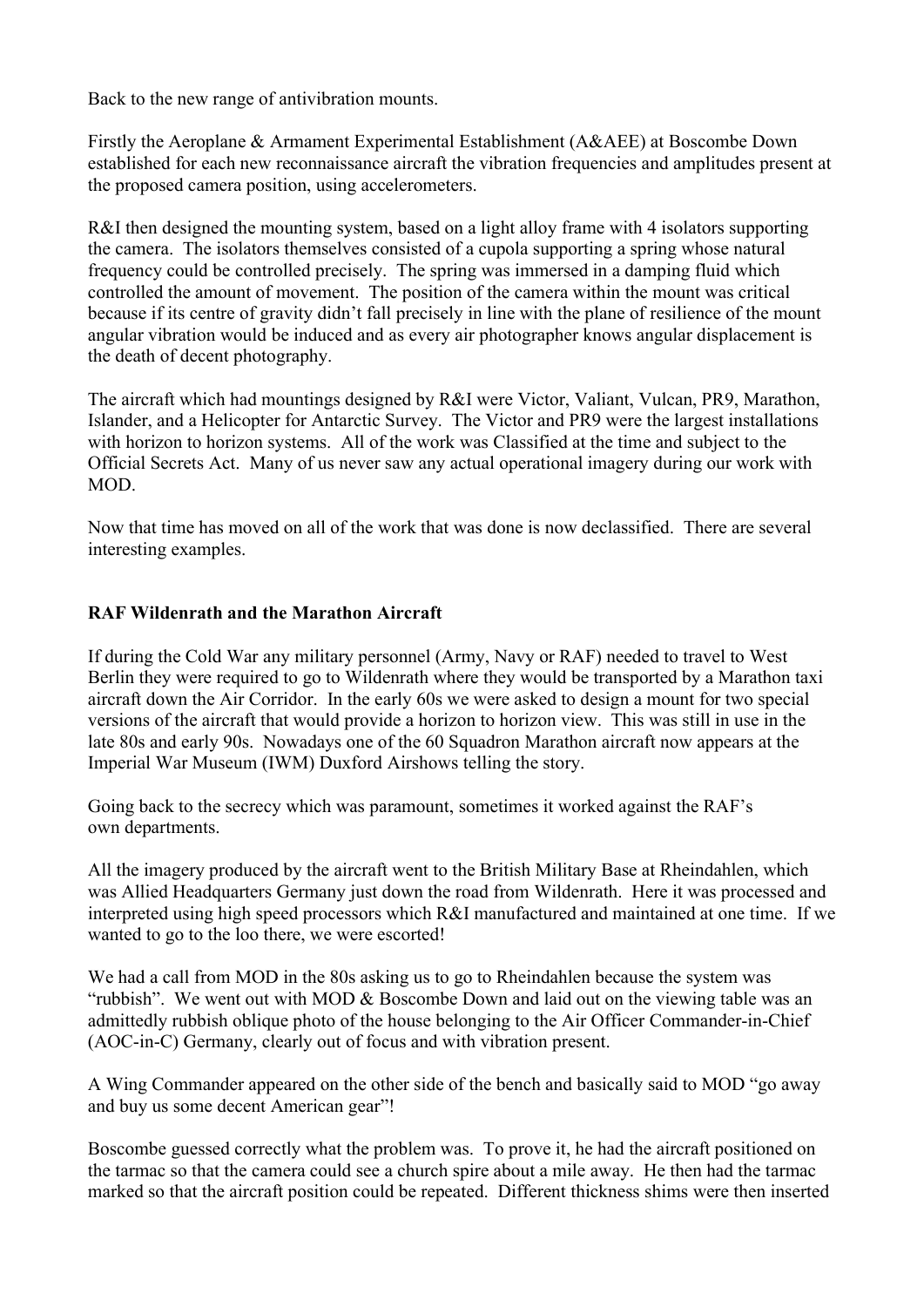between the lens and body and half a dozen shots were fired with each thickness. Of course a good focus was found. The upshot of this was that we found out that the engineers at Wildenrath had been swapping lenses on the cameras without refocussing!

On top of this they had leaks of fluid from the isolators which instead of cleaning and refilling they requested new ones from the UK. On finding them out of stock they ordered some which looked the same (they weren't), so the mounts were bottoming.

When it was all sorted we asked the aircrew if they would go out and take a couple more pictures of the house which we got processed.

Of course the results were superb and it was a great feeling inviting the Wing Commander to return and view the boss's house. He decided there and then to have a large print made to give to the AOC-in-C as a present!! We suggested that in future he should talk to his colleagues more frequently. No doubt it did him some good but probably didn't occur to him that visit must have cost the taxpayer more than £10000.

### Hong Kong Police (Another case of secrecy reigning supreme)

MOD asked us to provide a hand operated swivelling and tilting mount for a 36 inch camera in a Helicopter. This was years before the handover back to the Chinese although it was obviously in the offing. It was so tight that the door on each side of the fuselage had to be removed pre-flight.

We were told by MOD that it was going to be used to identify illegals attempting to cross the Border. When we went out there we got talking to the user who was more than a little surprised by what we had been told. They pointed out that by the time any imagery was processed the people would have long disappeared into the metropolis.

No, the object of the work was looking out to the horizon for "Pig Pens" because if the Chinese decided to move in early the first thing they would do would be to "move their food up"!! We suspected that this may also been a cover for something else!

### U2 Aircraft

We were asked to design a mount for a "Scanner" for the Canberra PR9. We were not allowed to see it and we were only given an outline drawing which showed the important features as far as we were concerned eg weight, centre of gravity etc. We had no idea where it had come from. To us it was simply a "black box".

We did it. It was apparently satisfactory. We were never told any more.

Because we never did see what was in the box we had no idea that when, during the 80s, MOD told us they had bought a new camera from the US for the PR9 and wanted us to test it in the Queenair, that this was the camera from the box. It turned out be a horizon to horizon 12 inch scanning camera on to 5 inch film.

I never did see the black box until 2015 when my next door neighbour said she had seen a film the night before which had aircraft with cameras in. The next night I went to see the film "Bridge of Spies" and there was "the box" being loaded into the U2 aircraft for Gary Powers to overfly the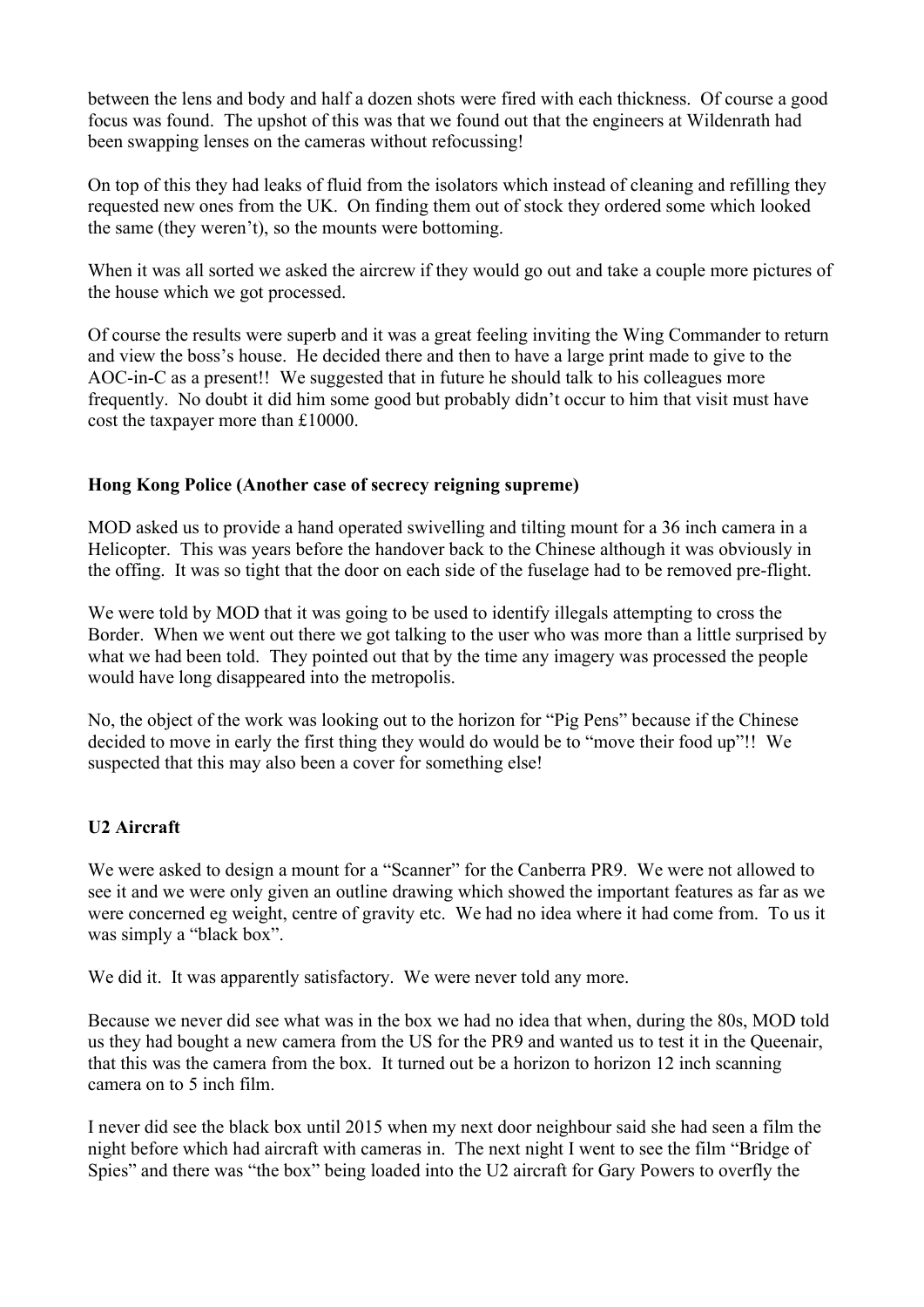USSR unsuccessfully (he got shot down). It turned out to contain a horizon to horizon scanning camera. Only 30 odd years after we first knew of it!

It was interesting how improvements had been made over the years. When we started, horizon to horizon recce was obtained with four 48 inch cameras and a survey camera recording on 9 inch film and now better imagery was being obtained with a 12 inch scanning camera on 5 inch film giving horizon to horizon cover.

Also while in Chicago R&I staff were shown the results of some vertical imagery on which they were asked to comment about the Quality. It was slightly embarrassing because we had seen better. We were then informed that they weren't photos but were digital images made up of pixels. We had no idea what they were talking about!! We thought a digit was a 0 or a 1!!

### The Vulcan and The Falklands

In normal circumstances you would reckon  $3 - 5$  years from the time somebody in the RAF had the idea to have a camera in an aircraft for the first time, to the point when it was with the customer. It starts off with an Air Staff Requirement followed by a feasibility study (which would include an input from the Aircraft Manufacturer) followed by a prototype development contract, a Contractor's Trial, a Trial Installation, an assessment by Boscombe Down (followed hopefully by Approval) and finally a Production Contract.

Just as the Falklands situation escalated we got called to a meeting at a London hotel on a Saturday morning by a Warrant Officer who told us not to inform our Masters (MOD Procurement Executive) but we would be paid. MOD PE didn't do either hotel meetings or Saturday mornings. Also the Warrant Officer was the top RAF guy on Recce so we realised something unusual was happening.

At that meeting we were asked if we thought there were any problems from the vibration point of view in fitting the Type 133 Mounting (which was a stabilised platform for the F49 Survey camera) in the tail of the Vulcan. Since we knew that the frequencies at the back of the Vulcan were similar to the Canberra PR9 which carried the 133 Mount we were able to say that it should be ok. We were very concerned however that they would lose a lot of power between the control box and the mounting over that distance. At that point we were thanked and dismissed.

Some time later we learnt that the RAF cut the necessary hole and had the system working in one week!!! and of course that Vulcan suitably modified and backed by 13 Victor tanker aircraft bombed the Stanley runway.

### The Canberra PR9

This was the standard Recce aircraft in RAF Service. Early on we had designed a mount for Survey purposes and later we were asked to provide a mount for a 48 inch oblique camera. Because the space was so tight and there were flight control rods passing through the bay, MOD arranged for a twenty foot length of fuselage including the bay area to be provided to be sure of getting it right. It turned out actually to be a PR3 fuselage which Short Bros & Harland had mocked up to PR9 standard (or so we were led to believe). We had to take an external wall out of the lab to get it in!

We got to the stage of a Contractor's Trial. That should have been just us and an NCO from the RAF to make sure we didn't break anything! However the MOD rep had called all the bigwigs in, which is normally final acceptance of the design. The Mount fouled the aircraft controls. That was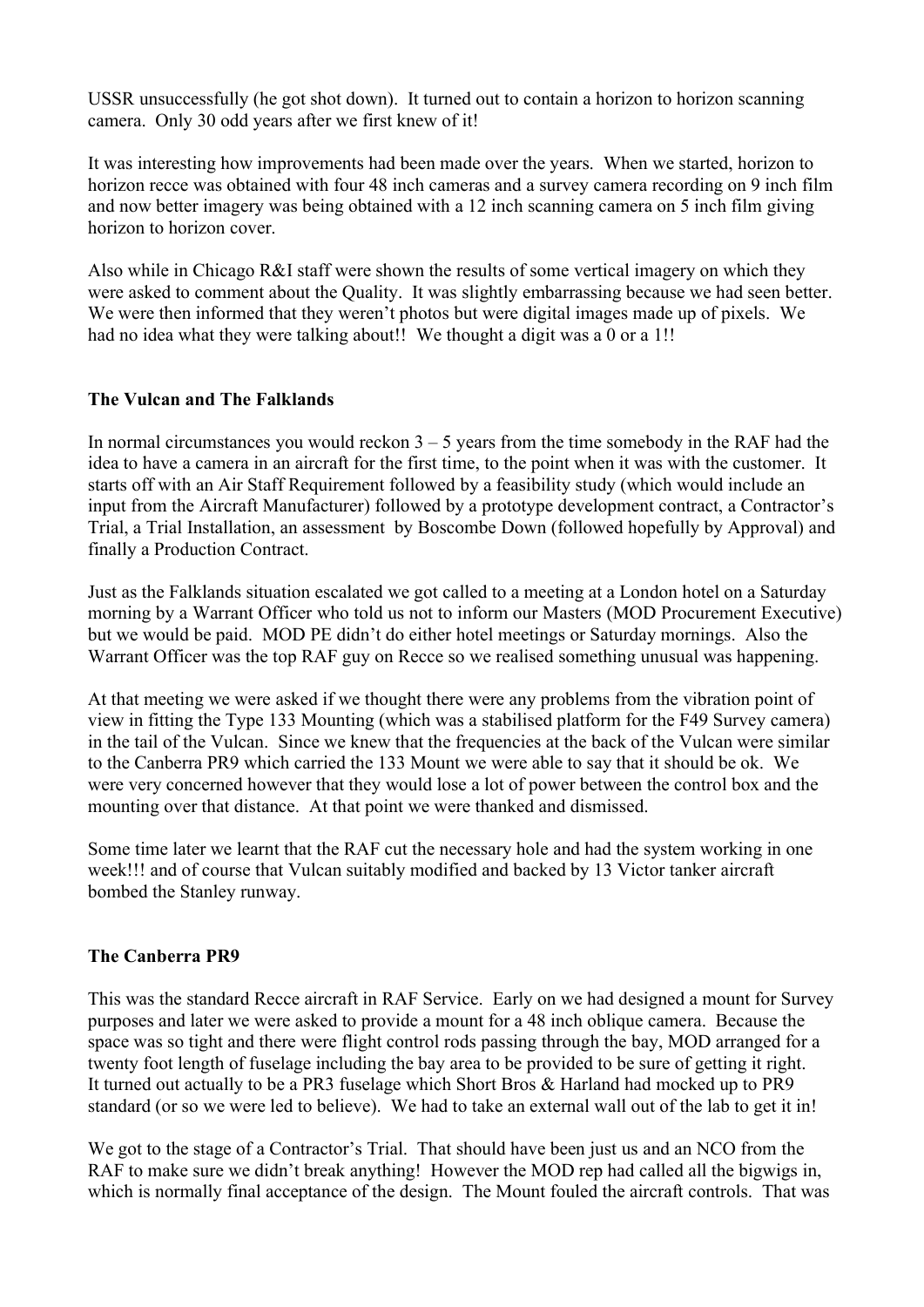a major problem for us because although we were cleared there were a number of people who only remembered the problem. The following week we demonstrated to MOD at Maidenhead that it cleared the controls. It turned out that Shorts had made a mistake with the mock-up!! From then on it was remembered as "The cock-up with mock-up". Some still thought it was our fault!

#### Wretar Cameras

The name stood for Weapons Research Establishment Target Aircraft Recorder and was developed by them at Woomera to be installed in the wing pods of Target Aircraft to record the miss distance during a trial. The target aircraft was a drone (yes they were around quite some time ago) called Jindivic which was apparently an Aboriginal word meaning "The Hunted One".

Two cameras were mounted in each wing pod and with a 186 degree field of view the missile approach could be detected from above or below.

We were responsible for servicing and calibrating them as well introducing any modifications the customer wanted. The Jindiviks were based at RAE Llanbedr and operated over Cardigan Bay with the test missiles being fired from Aberporth.

The Jindys were controlled for take-off and landing from a vehicle attached to a Land Rover so that it could easily move from one end to the other. It was fitted with 2 identical sets of controls so that the second controller could take over if the first one died! Once it was out to sea control was passed over to a radar controller at Aberporth. On return (if it was lucky!) the radar controller caused a flare to be lit under the fuselage to allow the ground controllers to see it and take over.

From time to time a Russian Trawler! could be seen sitting just outside territorial limits bristling with aerials or maybe they were just fishing rods.

Drama was never far away. Jindivic took off on a trolley which was discarded as soon as it was airborne, and brought to a controlled stop. It was well known that occasionally on landing, the Jindivic was further down the runway than it should have been whereupon the controllers were down the steps and driving the Land Rover away.

After many years the runway surface had become very worn by the skids so it was decided to resurface. A very high friction surface material had become available so this was laid. On the first hot summer's day with the new runway, the radar controllers passed back control to the ground team on the downwind leg and they then turned on to the cross wind leg and prepared for landing. It still had altitude so could easily be seen. However the effect of altitude and heat shimmer suddenly became a problem and it disappeared completely!

Operations were suspended on hot days until R&I came back with the solution, a 2.5 metre high enclosed structure housing a 3 metre x 1 metre front silvered piece of glass 25 mm thick angled at 45 degrees. A similar piece of glass but much smaller could be flicked up in front of the controller's (WW2 German) binoculars so that they could be used either way.

When live testing missiles the Jindy winched out a flare behind it to act as a target. On that occasion two downward facing 1 inch focal length cameras were fitted to record the trial. Sometimes the missile preferred the Jindy exhaust to the flare so there are many many Jindiviks in Cardigan Bay!

A Jindivic can still be seen at the Farnborough Air Sciences Trust Museum.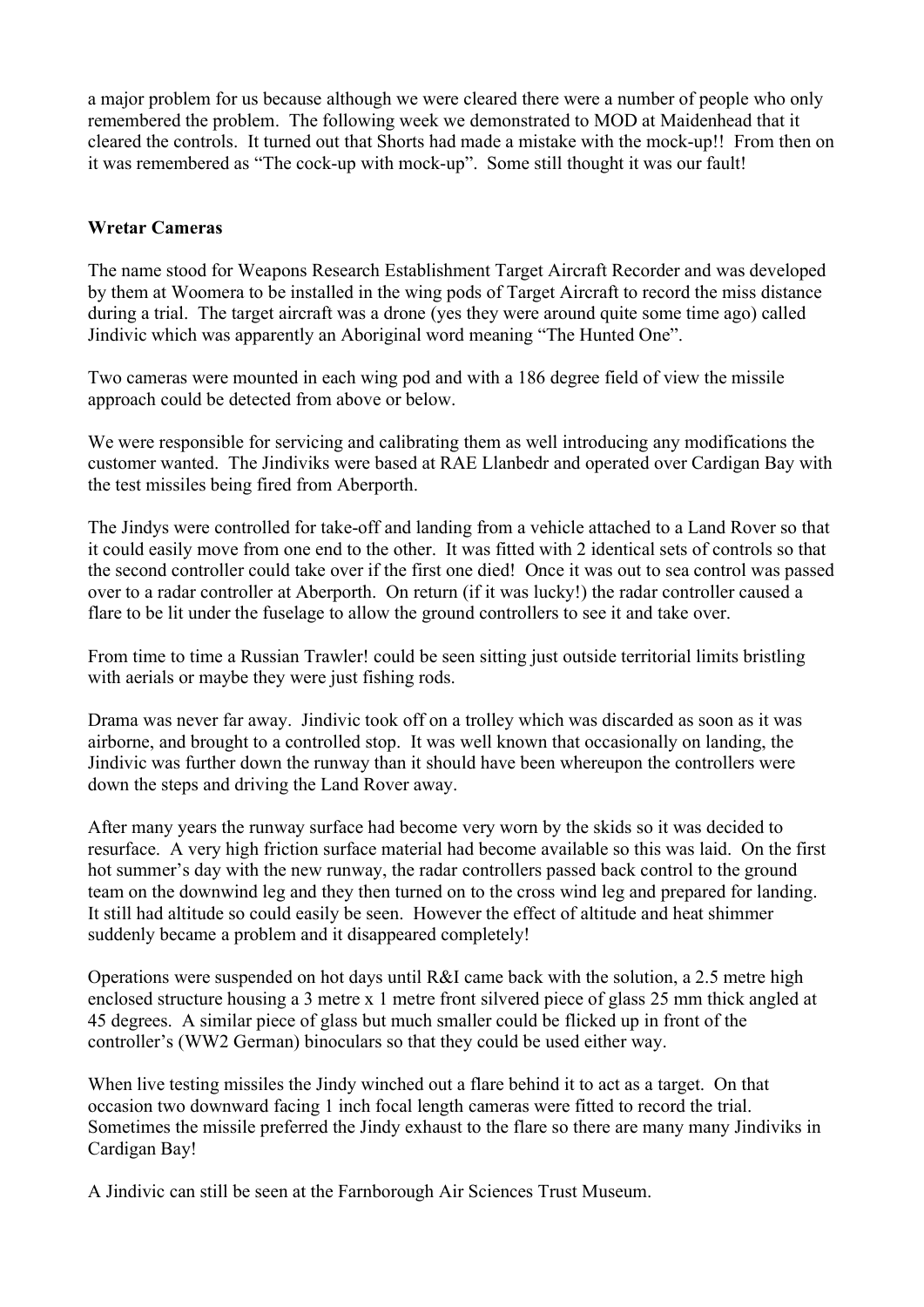## HYDRAULIC VIBRATORS

It wasn't very long after we built the first hydraulic vibrator for testing mounts that we realised there was potential for further development and for sales outside of our experience.

Initially we used actuators that we bought from Government Surplus suppliers. You may remember that we borrowed Pete Challis's Ford Anglia and mounted it on 4 actuators to demonstrate suspension systems. We demonstrated (not with Pete's car) at the Instrument Electronic & Automation Exhibition at Earl's Court early in the 60s which created a lot of interest.

From then on we built shakers up to about 20 tons thrust for a wide range of purposes.

Some as follows: -

Measuring the stiffness of a tower block (Ronan Point) after a disaster.

Used as a seismic device to measure the characteristics of suspension bridges.

Used again seismically to measure feedback from deep soil structures to aid the search for oil & gas reserves following airborne magnetic surveys.

Shaking everything from railway wagons to parts for Concorde, missiles, military vehicle armour, people, automobile suspensions and tyre research.

A couple of amusing stories.

Very early on as thrusts became bigger we had a phone call from Walter Smith to say that his telephone in the office was moving across the desk with the vibration! This resulted in building a 10 ton reinforced concrete mass supported on four springs to absorb the energy. This only really became a problem with very high thrust machines being used vertically.

We had such an order from the French Navy and we advised them to install a similar mass, the design of which we were happy to provide free of charge. They told us the equipment was going to be mounted over old U-Boat pens on solid rock so this wasn't necessary. The payment conditions were 60% on satisfactory tests in the customer's presence at Maidenhead and 40% at Sud Aviation. The first part was successful and the gear was shipped out.

On test the equipment failed to meet the performance characteristics at a certain frequency band. It was tried a few times with the same result. We then approached the shaker to check whether the accelerometer measuring the performance was loose. It wasn't but the floor was going up and down at the same frequency and cracks were starting to appear in the floor radiating out from the shaker.

We were instructed to carry on but meanwhile some 5 or 6 of the customer's reps retired to the building exit door and watched from there! It wasn't very long afterwards that somebody noticed the sun shining through one of the walls where it shouldn't have done. End of story. We got paid.

Another incident occurred when Geoff Light was installing a system for Sud Aviation. Our French Agent had sent a young lad to assist him. He had no idea how to help but was happy to play with the control of an overhead crane which went 50 ft up to the roof. He seemed to get some satisfaction from holding the hook then raising and lowering it. Geoff went to get something from the vehicle and when he returned the guy was up in the roof having dropped the control when too high to let go. He was extremely lucky that Geoff wasn't too long!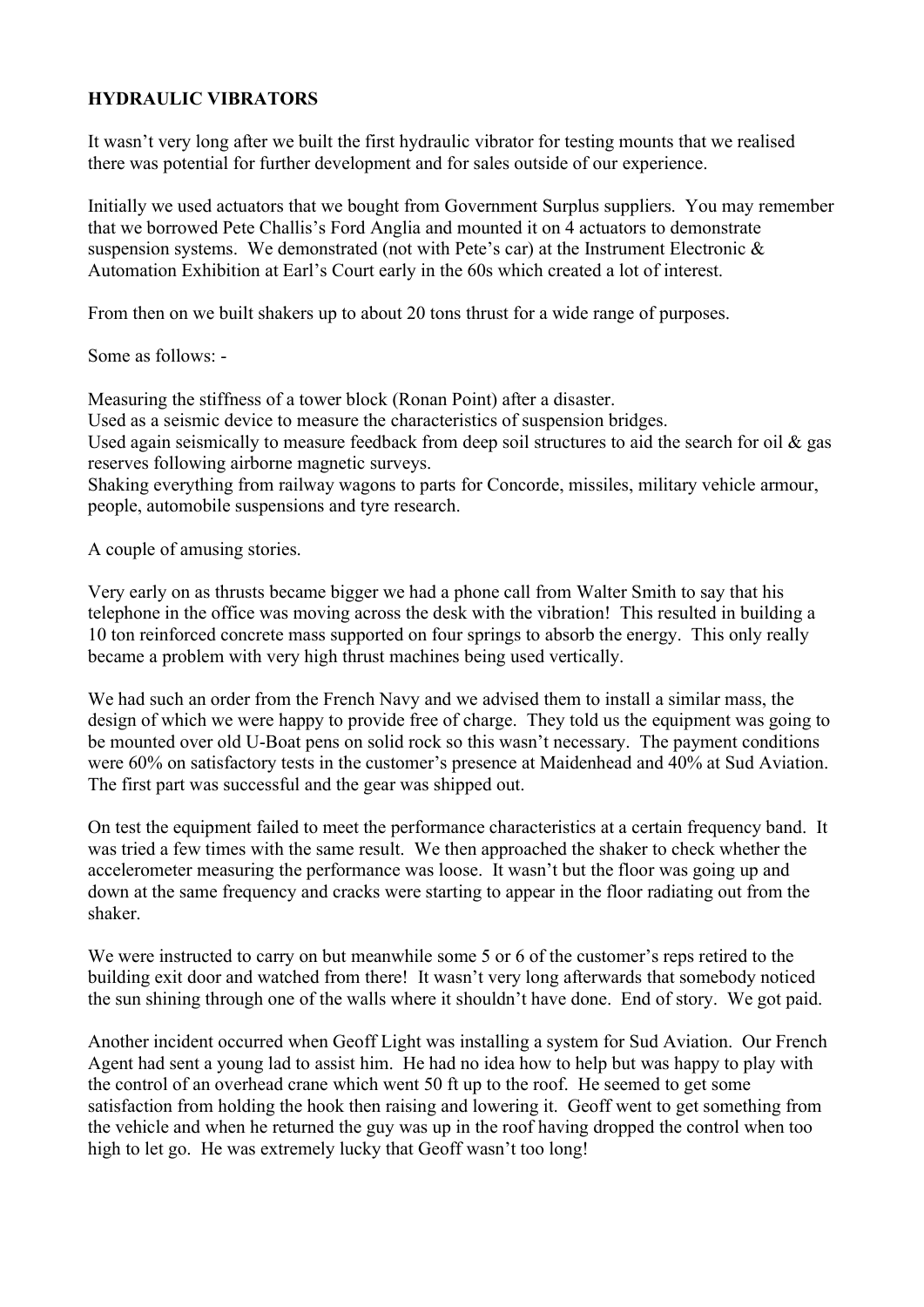## Working with the Company Aircraft

We had CAA Design Authority for mods to the Company Aircraft for Survey purposes. We weren't allowed to do any changes that affected the basic structural integrity.

We installed the first "Heli-telly" for trials for Marconi in Whiskey Charlie. It was a 1.5 metre diameter fibreglass ball mounted between the main undercarriage wheels immediately below the main fuel tanks! CAA insisted we fitted it with a bomb release so that it could be dropped in the event of a wheels up landing. When they came over to clear the installation they insisted on a guard being put over the switch in case the pilot sneezed and accidentally dropped it over Woodley!

Before the trials were complete and on the Thursday before Easter 1982 Marconi contacted WW to arrange to collect it that afternoon. They were told that everything was closed down but they would be happy to cooperate after the following Tuesday. Marconi made it clear that if necessary they would come over, cut the padlocks off the hangar and remove it from the aircraft! Provision was made for them to come.

Subsequently it was learnt that it went down with the Atlantic Conveyor in the Falklands. It was said by many that there were so many claims for items "lost" when it sank that it couldn't have set sail in the first place!

Another job which had a humorous side was for a magnetic survey in Egypt. As they were looking for more precise results the fibreglass tail extension on the Queenair was no good so we designed a cradle which fitted over the rear hole and a winch which could let the sensor out about 50 feet. The trouble was that it did look a bit like a bomb from underneath. Jock Kirkwood who was going to fly the job voiced his concern but we managed to convince him that you wouldn't notice it at 500 ft altitude.

All was going well until one day on take-off Jock sought WW Traffic Control for permission to go. This was given and just as he lifted clear Control came back and said "Where is it tonight Jock, Berlin or Hamburg"? The "bomb" was taken inside for transit!

### WORKING WITH GROUND SURVEYS

Probably the most memorable was Hungerford Bridge.

Hungerford Bridge was one of those jobs which grew and grew. It was initially quoted for on the basis of available drawings. What the customer or anybody else didn't know was that it didn't conform with the drawings in many respects due to visits by Herr Hitler during the Second World War.

The requirement was for a steel Company (Redpath Dorman Long) to manufacture about 30 replacement beams which spanned the tracks. Each beam was about 50 ft long and was attached to the bridge structure by about twenty or more rivets at each end. So Survey had to measure the distances to about 10 mm accuracy so that a new beam could be manufactured and slotted into place using the existing rivet holes!!

R&I's small but interesting involvement was to design clamping frames to allow the measuring instruments to be mounted below track level. There was no proper base to set tripods on.